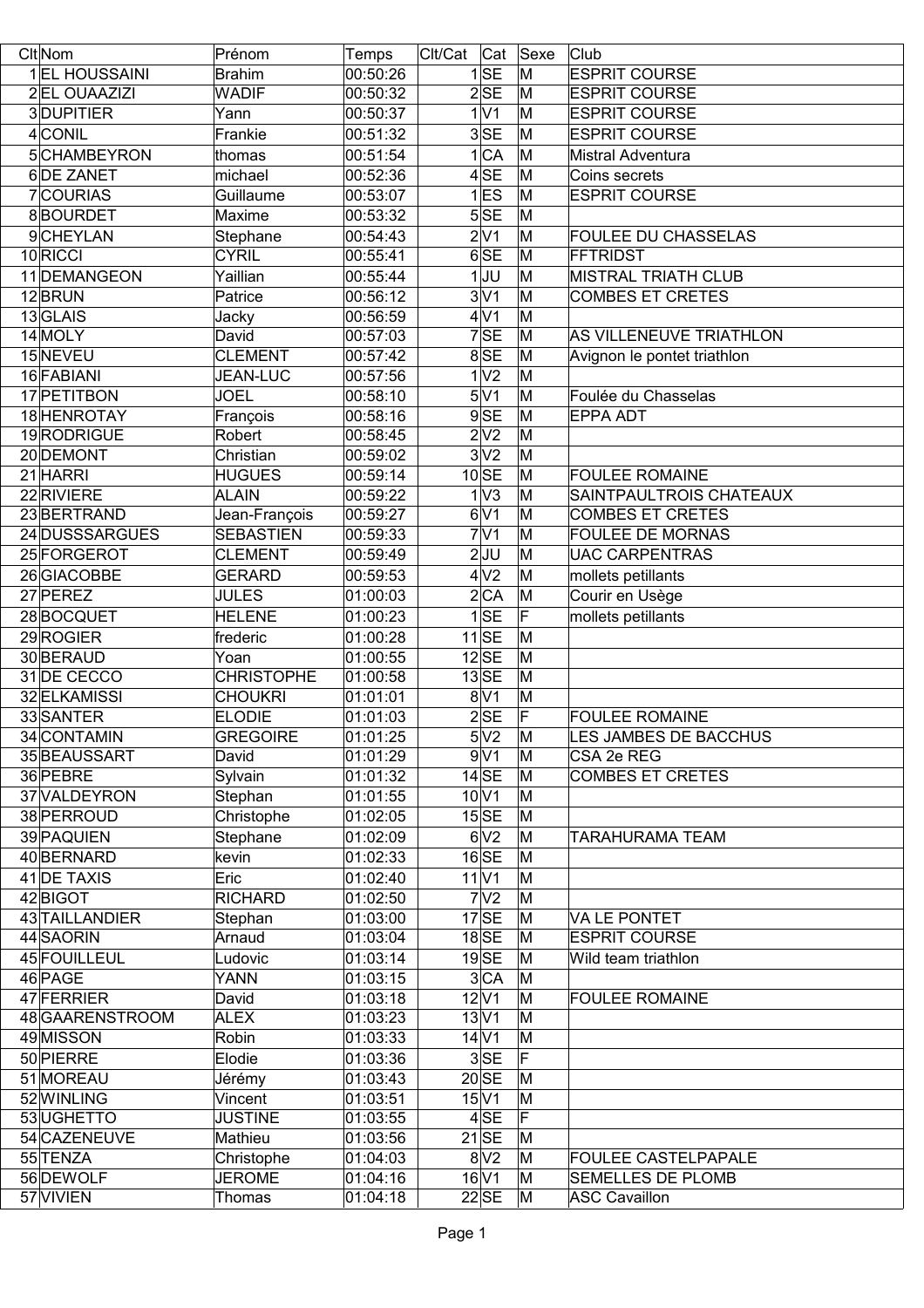| 58 CANAS                  | Manuel               | 01:04:22             | $23$ SE                   | M      |                                                      |
|---------------------------|----------------------|----------------------|---------------------------|--------|------------------------------------------------------|
| 59 DURET                  | philippe             | 01:04:49             | 9 <sub>1</sub>            | M      | team raidlight provence                              |
| 60 MOURIER                | philippe             | 01:05:16             | 10 <sub>V2</sub>          | M      |                                                      |
| 61 MENDY                  | José                 | 01:05:20             | $17$ V1                   | M      | Avignon Le Pontet Triathlon                          |
| 62 CANNET                 | <b>CHRISTOPHE</b>    | 01:05:24             | $24$ SE                   | M      | <b>AVIGNON LE PONTET</b>                             |
| 63 MILIOTO                | David                | 01:05:26             | 18 <sup>V</sup> 1         | M      | <b>COMBES ET CRETES</b>                              |
| 64 ALLAIN                 | <b>GUILLAUME</b>     | 01:05:30             | 25SE                      | M      | CAP BOLLENE                                          |
| 65 SARNETTE               | FRANCK               | 01:05:32             | 19 <sup>1</sup>           | M      | <b>CAVAILLON TRICLUB</b>                             |
| 66 MIQUEL                 | <b>PATRICK</b>       | 01:05:34             | $20\vert\sqrt{1}$         | M      | <b>VELOROC</b>                                       |
| 67 GAZANO                 | <b>MARC</b>          | 01:05:37             | $21$ $V1$                 | M      | <b>AVIGNON LE PONTET</b>                             |
| 68 COMBE                  | michael              | 01:05:44             | $26$ SE                   | M      |                                                      |
| 69 PIERI                  | Olivier              | 01:05:56             | $27$ SE                   | M      | H2O Running                                          |
| 70 MILLISCHER             | frederic             | 01:06:04             | 22 V1                     | M      | foulee balmeenne                                     |
| $71$ CHIRI                | <b>SEBASTIEN</b>     | 01:06:07             | $28$ SE                   | M      |                                                      |
| 72 THOMAS                 | <b>BERNARD</b>       | 01:06:10             | 11 <sup>1</sup>           | M      |                                                      |
| 73BERTRAND                | Romain               | 01:06:12             | 2ES                       | M      |                                                      |
| 74 GOULESQUE              | Romain               | 01:06:29             | $29$ SE                   | M      |                                                      |
| 75 PAGES                  | Simon                | 01:06:35             | 30 SE                     | M      |                                                      |
| 76 VOICEL                 | <b>STEPHANE</b>      | 01:06:42             | $31$ SE                   | M      | <b>ZIAC</b>                                          |
| 77BRESSON                 | <b>Didier</b>        | 01:06:52             | $12$ $V2$                 | M      | <b>LES MOLLETS PETILLANTS</b>                        |
| 78 MOUGEOT                | Philippe             | 01:06:58             | 13 <sub>V2</sub>          | M      |                                                      |
| 79 LABERTRANDE            | Pascal               | 01:07:04             | 23 V1                     | M      | 1000 PATTES DU PONTET                                |
| 80 CUNTY                  | Sebastien            | 01:07:15             | $24$ V1                   | M      | <b>ASPTT CARPENTRAS</b>                              |
| 81 ETARD                  | <b>EMILIENNE</b>     | 01:07:24             | 5SE                       | lF.    |                                                      |
| 82 CHUFFART               | Elsa                 | 01:07:29             | 6 SE                      | F      | <b>CS AMA</b>                                        |
| 83 AMALOU                 | kamel                | 01:07:31             | $32$ SE                   | M      |                                                      |
| 84 VINCENT                | francis              | 01:07:36             | 2 <sup>N</sup> 3          | M      | <b>S/L PLAISIR AC</b>                                |
| 85 ANRES                  | BASTIEN              | 01:07:48             | $3$ ES                    | M      |                                                      |
| 86 NICOLAS                | <b>CHRISTIAN</b>     | 01:07:56             | 3 <sup>2</sup>            | M      |                                                      |
| 87 DEWLOF                 | <b>ERIKA</b>         | 01:08:02             | 7SE                       | F      | <b>SEMELLES DE PLOMB</b>                             |
| 88 VALLEE                 | Sébastien            |                      | 3JU                       | M      | <b>AIX ATHLE PROVENCE</b>                            |
| 89 COMSBES                | <b>PIERRE</b>        | 01:08:17<br>01:08:20 | 14 <sup>2</sup>           | M      | <b>ACEP VALREAS</b>                                  |
| 90 WILLOCQ                | Damien               | 01:08:23             | $33$ SE                   | M      | <b>US Le Pontet</b>                                  |
| 91 PIERRE                 |                      | 01:08:30             | $25\vert\sqrt{1}$         | M      |                                                      |
| 92 CRETUAL                | François-Xavier      |                      |                           | M      |                                                      |
| 93 MAILLOT                | cyril<br><b>ERIC</b> | 01:08:41<br>01:08:50 | 26 V1<br>15 <sub>VI</sub> | M      | <b>UAV VERSAILLES</b><br><b>SORGUES ATHLE 84</b>     |
| 94 PEYRIN                 | <b>CHRISTOPHE</b>    | 01:08:53             | 16 <sup>2</sup>           | M      | LES SENTIERS DU PATY                                 |
|                           |                      |                      | $27$ $V1$                 | M      | LES MOLLETS PETILLANTS                               |
| $95$ GAC<br>96 CHEVILLARD | Arnaud<br>Caroline   | 01:08:55<br>01:08:58 | 1 V1                      | F      | <b>ESPRIT COURSE</b>                                 |
|                           |                      |                      | 2 V1                      | F      | <b>COMBES ET CRETES</b>                              |
| 97 ARNOUX                 | Luce<br>Philippe     | 01:09:09<br>01:09:26 | 17 <sub>N2</sub>          |        |                                                      |
| 98 VINDRET                |                      |                      |                           | M      | Avignon le pontet triathlon                          |
| 99 XICLUNA                | Virginie             | 01:09:43<br>01:09:55 | 3 V1<br>28 V1             | F<br>M | <b>AVIGNON LE PONTET TRIATHLON</b><br><b>ASV RTT</b> |
| 100 PIALOT                | Hubert               |                      |                           |        |                                                      |
| $101$ PLET                | <b>Didier</b>        | 01:09:57             | 4 <sup>1</sup>            | M      | LES MOLLETS PETILLANTS                               |
| 102 CHABAS                | Romain               | 01:10:00             | $34$ SE                   | M      |                                                      |
| 103GIACOBBE               | <b>ELIOT</b>         | 01:10:03             | $4$ ES                    | M      | combes et crêtes                                     |
| 104 STUDLER               | Christian            | 01:10:05             | 29 V1                     | M      | <b>ASCP MELOX</b>                                    |
| 105 LADET                 | <b>PATRICK</b>       | 01:10:07             | 18 <sup>2</sup>           | M      | <b>TOBESPORT</b>                                     |
| 106LE CORNU               | Dominique            | 01:10:10             | 5V3                       | M      | <b>TEAM SUPERSONIK RABBIT</b>                        |
| 107 LESPINAT              | <b>PHILIPPE</b>      | 01:10:12             | 19 <sub>V2</sub>          | M      | <b>FOULEEE LAGARDIENNE</b>                           |
| 108 BENOIT                | <b>PASCAL</b>        | 01:10:13             | $30\vert\mathrm{V}1$      | M      | <b>AS CAVAILLON</b>                                  |
| 109LEGENT                 | <b>SEBASTIEN</b>     | 01:10:16             | 31 V1                     | M      | villeneuve off course                                |
| 110DOMINIQUE              | gilles               | 01:10:19             | 32 V1                     | M      | cavaillon luberon cyclo                              |
| 111 BEAUMALE              | LAURENT              | 01:10:21             | 33 V1                     | M      |                                                      |
| 112 MOLY                  | Pauline              | 01:10:23             | 8 SE                      | F      | VILLENEUVE OFF COURSE                                |
| 113 MIALHE                | <b>Bruno</b>         | 01:10:26             | $20\text{V}2$             | M      |                                                      |
| 114 CHIRON                | Gerard               | 01:10:27             | 6V3                       | M      |                                                      |
| 115 CABROLIER             | Martine              | 01:10:30             | 1 <sup>1</sup>            | ΙF     | <b>AS CAVAILLON</b>                                  |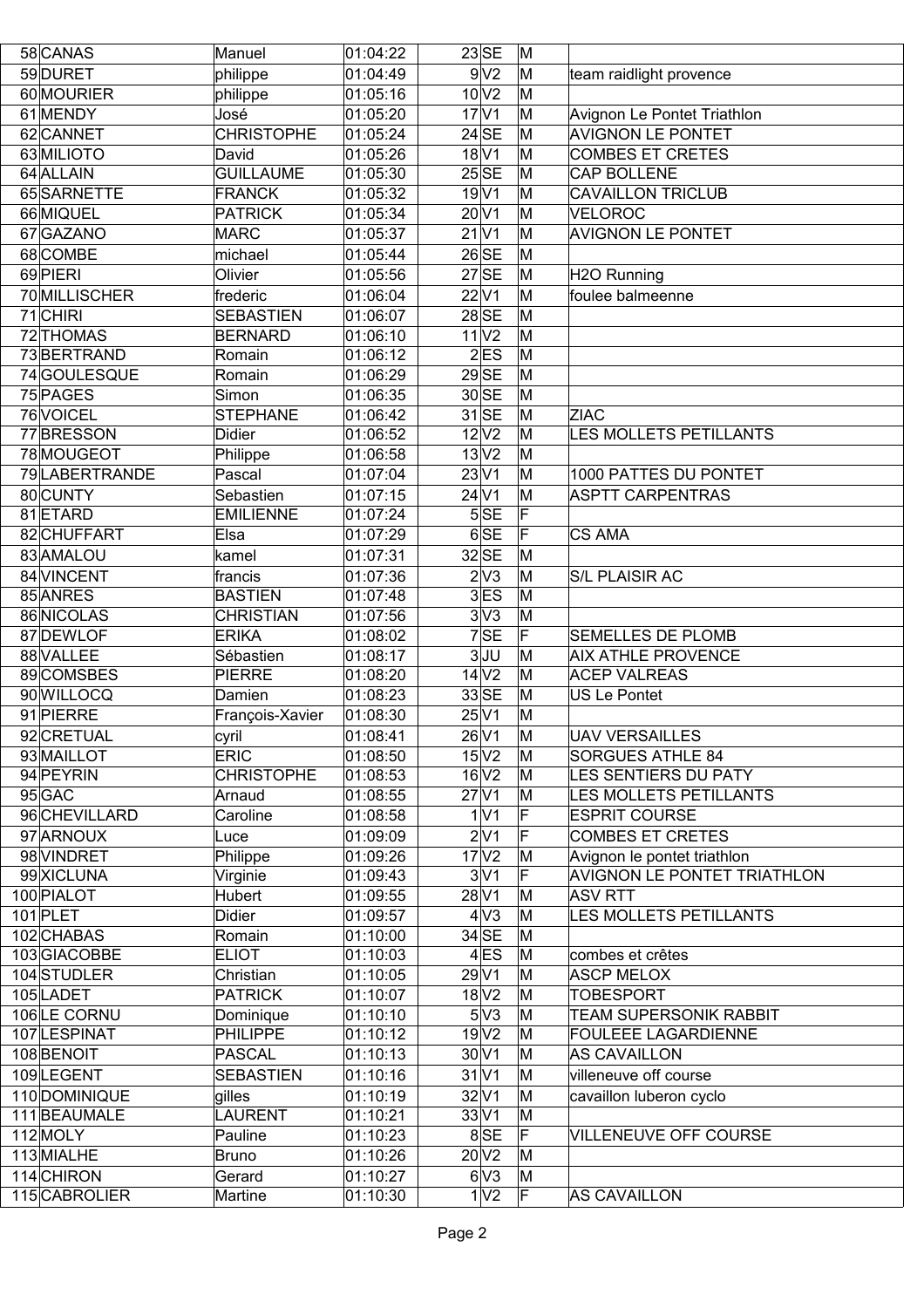| 116BLOTTIERE      | Sandra           | 01:10:32              | 4 <sup>1</sup>       | F  | <b>AC ST REMY</b>                  |
|-------------------|------------------|-----------------------|----------------------|----|------------------------------------|
| 117BLANC          | Alexandre        | 01:10:34              | 21 <sup>1</sup>      | M  | <b>AC ST REMY</b>                  |
| 118LIOTARD        | <b>LAURENT</b>   | 01:10:44              | $34$ V1              | M  | LA FOULEE VEDENAISE                |
| 119BENEZRA        | <b>STEPHANE</b>  | 01:11:10              | $35\vert\sqrt{1}$    | M  |                                    |
| 120 RAMON         | Jean-François    | $\overline{0}1:11:24$ | 22 V2                | M  |                                    |
| 121 GNASSET       | <b>ERIC</b>      | 01:11:27              | 23 V2                | M  | LA FOULEE LAGENDIENNE              |
| 122 COLLOMB       | <b>Brice</b>     | 01:11:30              | 4 CA                 | M  |                                    |
| 123 MALLET        | stephane         | 01:11:35              | 24 <sub>V2</sub>     | M  |                                    |
| 124 SAULAIS       | Regis            | 01:11:46              | $35$ SE              | M  | <b>ASPTT Cavaillon</b>             |
| 125 BONNAURE      | Vincent          | 01:11:53              | $25\sqrt{2}$         | M  | Les zanimos                        |
| 126 GARRETA       | Jeanne           | 01:11:56              | 2 <sub>2</sub>       | F  |                                    |
| 127 CALAS         | Pierre           | 01:11:59              | $26\sqrt{2}$         | M  | AS VILLENEUVE TRIATHLON            |
| 128 MUTI          | Andre            | 01:12:03              | 36 V1                | M  |                                    |
| 129 FERRE         |                  |                       | 36 SE                | M  |                                    |
|                   | Sylvain          | 01:12:06              | $37$ SE              |    |                                    |
| 130BRUN           | Julien           | 01:12:25              |                      | M  |                                    |
| 131 SALEZ         | <b>JEANLOU</b>   | 01:12:30              | 27 <sup>1</sup>      | M  | <b>AVIGNON LE PONTET TRIATHLON</b> |
| 132 CHASTAN       | <b>PASCAL</b>    | 01:12:38              | 7 <sup>1</sup>       | M  | chateauneuf du pape                |
| 133 DUJARDIN      | Florentine       | 01:12:41              | 9SE                  | F  | <b>CAVAILLON TRIATHLON CLUB</b>    |
| 134 RIDOLFI       | <b>GEORGES</b>   | 01:12:44              | 28 <sup>2</sup>      | İΜ |                                    |
| 135 LAMBERT       | PHILIP           | 01:12:51              | $37\overline{V1}$    | M  | <b>LES BASKETS FUMANTES</b>        |
| 136 GRISOLIA      | florian          | 01:12:54              | 38 SE                | M  |                                    |
| 137 ADENOR        | Charles          | 01:13:00              | 38 <sup>1</sup>      | M  |                                    |
| 138 RISUENO       | <b>ALAIN</b>     | $\overline{0}1:13:03$ | 39V1                 | M  | <b>AS CAVAILLON</b>                |
| 139 BAUME         | rémi             | 01:13:09              | $40$ V1              | M  | villeneuve off course              |
| 140 PEBRE         | Christophe       | 01:13:15              | $41$ V1              | M  | <b>COMBES ET CRETES</b>            |
| 141 IBANEZ        | <b>CLAUDE</b>    | 01:13:19              | 29V2                 | M  |                                    |
| 142 GONDRARD      | <b>ERIC</b>      | 01:13:22              | $42$ V1              | M  | <b>VALREAS</b>                     |
| 143 LARGAUD       | Francois         | 01:13:25              | 39SE                 | M  |                                    |
| 144 DEVALQUENAIRE | Patrice          | 01:13:26              | 30V2                 | M  | LA FOULEE BALMEENNE                |
|                   |                  |                       |                      |    |                                    |
| 145JACOMET        | David            | 01:13:34              | 43 V1                | M  | <b>BASKET FUMANTES</b>             |
| 146 WAGON         | christophe       | 01:13:42              | 31 <sup>2</sup>      | M  |                                    |
| 147 SOTO          |                  | 01:13:50              | $44$ V1              | M  |                                    |
| 148 SALIGNON      | Tony<br>Laurent  | 01:13:52              | 40 SE                | M  |                                    |
|                   | <b>Marlies</b>   |                       |                      | F  | LES SEMELLES DE PLOMB              |
| 149 FAITG         |                  | 01:13:56              | 5 <sup>1</sup>       |    |                                    |
| 150 MOUCADEL      | Sebastien        | 01:14:00              | 45 V1                | M  | <b>UFOLEP</b>                      |
| 151 MARGUIN       | Olivier          | 01:14:02              | $32\sqrt{2}$         | M  | <b>LES GALOPAUTS</b>               |
| 152 HUGUES        | <b>GILLES</b>    | 01:14:05              | 46 V1                | M  | LES MOLLETS PETILLANTS             |
| 153 BALAY         | François         | 01:14:07              | $41$ SE              | M  | <b>COMBES ET CRETES</b>            |
| 154 DONADILLE     | Denis            | 01:14:09              | 33 V2                | M  | <b>FC BARBENTANE</b>               |
| 155 ROGER         | Sylvain          | 01:14:11              | 34 <sub>V2</sub>     | M  | Arles Athlétisme                   |
| 156LE CORNU       | Julien           | 01:14:17              | $42$ SE              | M  | Team Supersonik Rabbit             |
| 157 DAVOINE       | Christophe       | 01:14:32              | $47$ V1              | M  |                                    |
| 158 MARILLIER     | Herve            | 01:14:46              | $48$ V1              | M  |                                    |
| $159$ ROY         | vincent          | 01:14:51              | $49$ V1              | M  |                                    |
| 160 LAVESQUE      | <b>MICHEL</b>    | 01:14:54              | 8 <sup>2</sup>       | M  | CLET ST PAUL 3 CHATEAUX            |
| 161 VANMEENEN     | David            | 01:15:07              | $50\vert\mathrm{V1}$ | M  |                                    |
| 162 CHARTIER      | Anaëlle          | 01:15:13              | 10 SE                | F  | CSA Trail BA 115                   |
| 163 BIENCOURT     | Francois         | 01:15:18              | $51$ V1              | M  | <b>ZIAC</b>                        |
| 164 JUILLIEN      | Eric             | 01:15:28              | 52 V1                | M  | <b>AC ST REMY</b>                  |
| 165 BELMONTE      | laurent          | 01:15:35              | $43$ SE              | M  | Team Sport 84                      |
| 166 DROGUET       | Geoffroy         | 01:15:39              | $44$ SE              | M  |                                    |
| 167BONNET         | <b>FRANCOISE</b> | 01:15:43              | 3 <sup>2</sup>       | F  | <b>FOULEEE LAGARDIENNE</b>         |
| 168 CUNEY         | Pascal           | 01:16:04              | 53 V1                | M  | <b>FOULEE MONTILIENNE</b>          |
| 169 DEFERRE       | <b>JULIEN</b>    | 01:16:10              | 5 ES                 | M  |                                    |
| 170 TABAREAU      | Manon            | 01:16:12              | $1$ <b>ES</b>        | F  | A-C-ORANGE                         |
| 171SEYMAND        | <b>AUDREY</b>    | 01:16:18              | $11$ SE              | F  |                                    |
| 172 NEISA         | <b>PHILIPPE</b>  | 01:16:28              | $54$ V1              | M  | <b>FOULEE MONTILIENNE</b>          |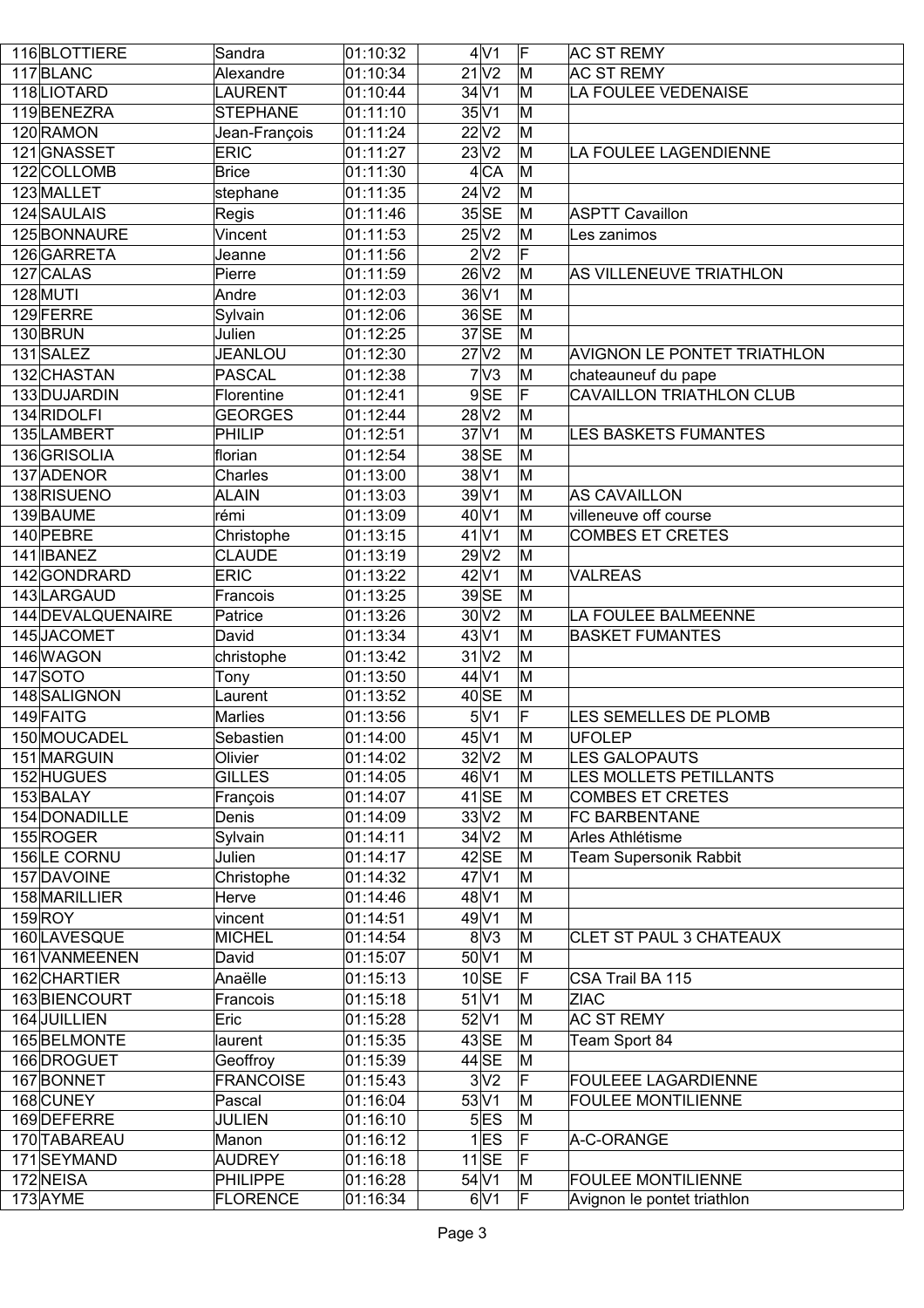|           | 174 FALICON-GENDREAU | Christelle      | 01:16:39              | $12$ SE                  | ΙF | Rochefort Sport Athlétisme  |
|-----------|----------------------|-----------------|-----------------------|--------------------------|----|-----------------------------|
|           | 175LESENNE           | FABIEN          | 01:16:43              | 55 V1                    | M  |                             |
|           | 176BERNARD           | Viviane         | 01:16:51              | $13$ SE                  | F  |                             |
|           | 177 GELLY            | Emmanuelle      | 01:16:56              | $14$ SE                  | F  |                             |
|           | 178 CHIAPPA          | Myriam          | 01:16:58              | 7 <sup>1</sup>           | F  | <b>COURIR A MORIERES</b>    |
|           | 179 AREZKI           | <b>ALAIN</b>    | $\overline{01:17:02}$ | 35V2                     | M  | <b>COMBES ET CRETES</b>     |
|           | 180BOLEA             | Gaetan          | 01:17:05              | $45$ SE                  | M  | La Family                   |
|           | 181 ROGISSART        | FREDERIC        | 01:17:08              | 56 V1                    | M  |                             |
|           | 182 BARTOLINI        | Anthnony        | 01:17:25              | 46 SE                    | M  |                             |
|           | 183 VILLAR           | michel          | 01:17:27              | 36 <sub>V2</sub>         | M  |                             |
|           | 184 ROSTANG          | Valérie         | 01:17:36              | 8 <sup>1</sup>           | F  |                             |
|           | 185 DUEE             |                 | 01:17:40              | $57$ $V1$                | M  |                             |
|           | 186 DUBLE            | Jerome          |                       | 37 <sub>Y</sub>          | M  |                             |
|           |                      | michel          | 01:17:43              | 9V1                      | F  | ascavaillon                 |
|           | 187 ROUSTAN          | <b>ISABELLE</b> | 01:17:47              |                          |    |                             |
|           | 188BOURDET           | Bernard         | 01:17:55              | 9 <sub>V3</sub>          | M  |                             |
|           | 189REISSE            | Anne charlotte  | 01:18:01              | $15$ SE                  | F  | Pompiers mazan              |
|           | 190 DENYS            | Hélène          | $\overline{0}1:18:03$ | $10\overline{\text{V1}}$ | F  | AS Cavaillon                |
|           | 191 AVELINE          | PIERRE          | 01:18:05              | 58 V1                    | M  | NATUREX                     |
|           | 192 CAUCHI           | Simon           | 01:18:13              | 47SE                     | M  |                             |
|           | 193LACOUR            | Jérôme          | 01:18:20              | 59 V1                    | M  |                             |
|           | 194 GLEIZE           | Romuald         | 01:18:24              | 48SE                     | M  |                             |
|           | 195 MORES            | Simon           | 01:18:26              | $49$ SE                  | M  |                             |
|           | 196NEBLE             | Manon           | $\overline{0}1:18:30$ | $16$ SE                  | F  |                             |
|           | 197GEORGE            | Magali          | 01:18:37              | $11\overline{\text{V1}}$ | F  | Guiboles Bédaridaises       |
|           | 198 DULAUROY         | <b>SANDRINE</b> | 01:18:39              | $12\vert\sqrt{1}$        | F  |                             |
|           | 199GUERRERO          | David           | 01:18:47              | 50SE                     | M  |                             |
|           | 200 ROUQUEIROL       | Richard         | 01:18:50              | 38 <sup>2</sup>          | M  |                             |
|           | 201BOULANGER         | Stephane        | 01:18:54              | $60$ V1                  | M  |                             |
|           | 202 MORLON           | Jean-Marc       | 01:19:00              | $61$ V1                  | M  |                             |
|           | 203 RODRIGUEZ        | christian       | 01:19:03              | 39V2                     | M  | la foulée balméenne         |
|           | 204 DENIZE           | Berenice        | 01:19:06              | $17$ SE                  | F  |                             |
|           | 205GIBELIN           | Jean Paul       | 01:19:08              | 10 <sup>1</sup>          | M  | <b>AC ST REMY</b>           |
|           | 206 GUGLIELMINO      | Philippe        | 01:19:11              | $51$ SE                  | M  | Bonnieux run and bike       |
|           | 207 DESPERRIERES     | MAURICE         | 01:19:13              | 11 <sup>1</sup>          | M  | <b>ACEP VALREAS</b>         |
|           | 208 GINART           | jeremie         | 01:19:16              | $52$ SE                  | M  |                             |
|           | 209 RÉTHORÉ          | Jonathan        | 01:19:18              | $53$ SE                  | M  |                             |
|           | 210 COSTÉ            | Florent         | 01:19:21              | $62$ V1                  | M  | Les 1000 pattes du pontet   |
| $211$ GIL |                      | <b>DOROTHEE</b> | 01:19:23              | $18$ SE                  | F  | LA FOULEE DES SORGUES       |
|           | 212 SCARDICCHIO      | Romain          | 01:19:27              | 63 V1                    | M  | <b>CAP Bollène</b>          |
|           | 213 MARTINEZ         | Sébastien       | 01:19:29              | 54SE                     | M  |                             |
|           | 214 WAREMBOURG       | ABRAHAM         | 01:19:32              | 40V2                     | M  | <b>PASS RUNNING</b>         |
|           | 215 BALTEIRO         | Kelly           | 01:19:34              | $19$ SE                  | F  | as cavaillon                |
|           | 216 TERANNE          | PASCAL          | 01:19:39              | $41$ V <sub>2</sub>      | M  | AS CAVAILLON                |
|           | 217 SOMAKRIBH        | <b>LUDOVIC</b>  | 01:19:44              | 55 SE                    | M  |                             |
|           | 218 PHILIP           | Laurent         | 01:19:50              | $64$ V1                  | M  |                             |
|           | 219 LAREDINA         | michel          | 01:19:57              | 65 V1                    | M  |                             |
|           | 220 LAMBERTI         | Marc            | 01:19:59              | 66 V1                    | M  | SOA XIII                    |
|           | 221 BRUGNETTI        | ANNIE           | 01:20:01              | 13 V1                    | F  |                             |
|           | 222 AUPHAN           |                 |                       | $14$ V1                  | F  |                             |
|           |                      | Marjorie        | 01:20:09              |                          |    | <b>AC ST REMY</b>           |
|           | 223 IMBERT           | Jean-François   | 01:20:11              | $12\overline{\vee}3$     | M  | <b>AVIGNON LE PONTET</b>    |
|           | 224 MILLET BAYOL     | Christine       | 01:20:13              | 4 <sub>2</sub>           | F  | Avignon Le Pontet Triathlon |
|           | 225 BASTEN           | joëlle          | 01:20:16              | $15\vert\mathrm{V}1$     | F  |                             |
|           | 226 GLEIZE           | Vincent         | 01:20:23              | $67$ $V1$                | M  |                             |
|           | 227 LAIGLE           | Alexandre       | 01:20:26              | $68$ V1                  | M  | Avignon le pontet triathlon |
|           | 228 CHAUMARD         | Gilles          | 01:20:28              | $42$ V <sub>2</sub>      | M  | <b>UFOLEP</b>               |
|           | 229 COMPARAT         | Maroussia       | 01:20:36              | 20 SE                    | F  |                             |
|           | 230 RANSON           | Ninon           | 01:20:39              | 16 V1                    | F  | <b>Vedas Endurance</b>      |
|           | 231 RICCIOTTI        | Fabien          | 01:20:41              | 56 SE                    | M  | Pompiers mazan              |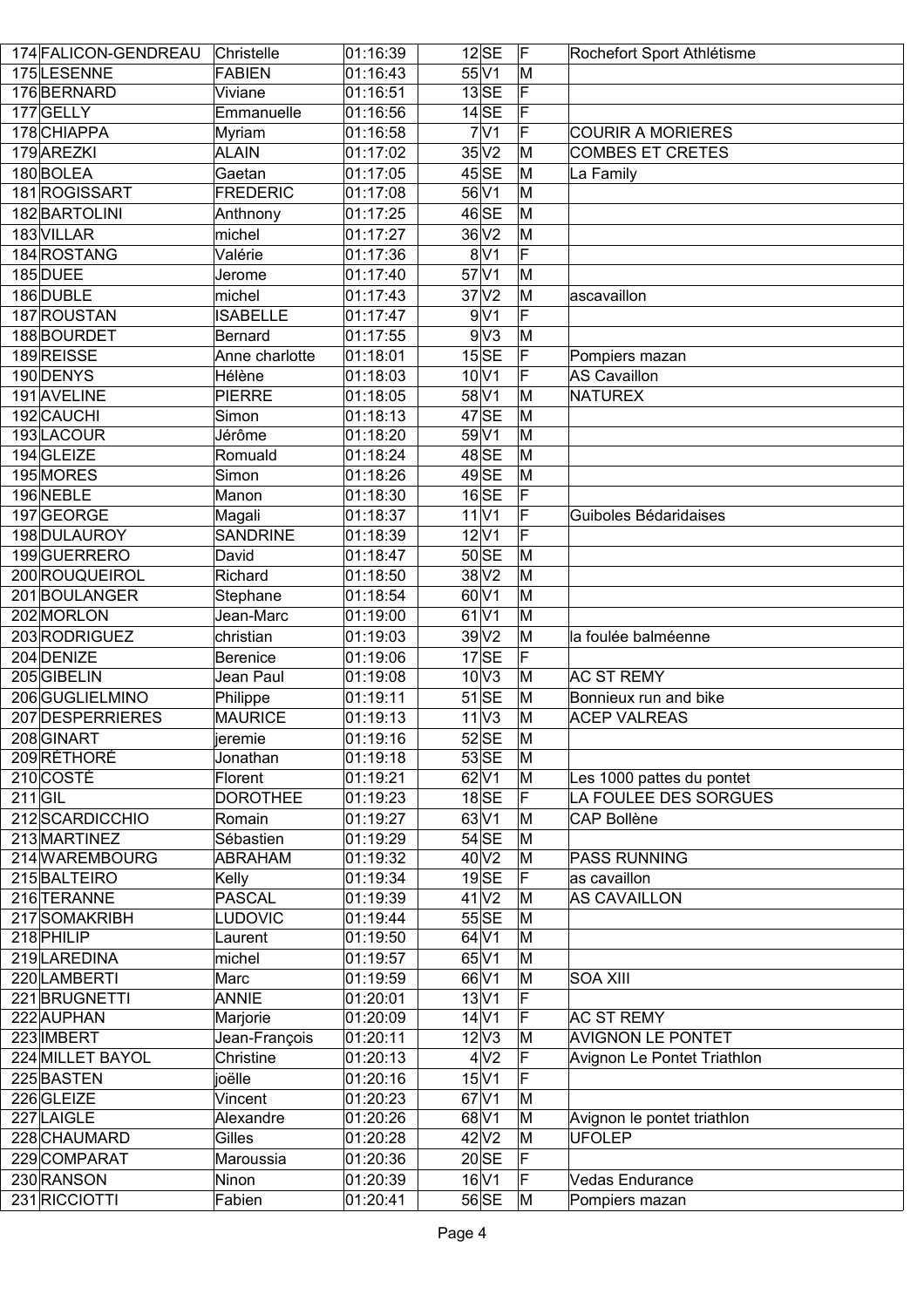| 232 ROUGY       | valerie          | 01:20:44               | 5 <sub>N2</sub>            | ΙF  | <b>COSSLMA</b>                    |
|-----------------|------------------|------------------------|----------------------------|-----|-----------------------------------|
| 233 DARRE       | <b>Bryan</b>     | 01:20:46               | $57$ SE                    | M   |                                   |
| 234 HORNING     | <b>BERNAHRD</b>  | 01:20:48               | $13\overline{\vee}3$       | M   |                                   |
| 235 MARCOS      | Georges          | 01:20:52               | $69\overline{\mathrm{V1}}$ | M   |                                   |
| 236 PONS        | Jean-Luc         | 01:20:53               | 14 <sup>2</sup>            | M   |                                   |
| 237 VILLA       | Dominique        | 01:20:56               | 6 <sup>1</sup>             | F   |                                   |
| 238LE CORNU     | Jérémie          | 01:21:00               | $58$ SE                    | M   | Team Supersonik Rabbit            |
| 239 AVOT        | <b>MICHEL</b>    | 01:21:02               | 15V3                       | M   | <b>AIX ATHLE PROVENCE</b>         |
| 240 PECORINI    | Audrey           | 01:21:04               | $21$ SE                    | F   |                                   |
| 241 CIPOLETTA   | hervé            | 01:21:06               | 70 V1                      | M   | pompiers mazan                    |
| 242 CORRE       | Marie-Noëlle     | 01:21:09               | 7 <sup>2</sup>             | F   | <b>ADAS INRA</b>                  |
| 243 FAUROUX     | julie            | 01:21:11               | $1$ JU                     | F   |                                   |
| 244 BONNEYT     | <b>FREDERIC</b>  | 01:21:14               | $43\sqrt{2}$               | M   | <b>FOULEEE LAGARDIENNE</b>        |
| 245 REYNIER     | Sylvie           | 01:21:17               | 17 <sup>1</sup>            | F   | <b>COMBES ET CRETES</b>           |
| 246 CHAVAREN    | <b>PHILIPPE</b>  | $\overline{0}$ 1:21:19 | 44 <sup>2</sup>            | M   |                                   |
| 247 VILAIN      | thomas           | 01:21:21               | $71$ V1                    | M   | <b>UAC</b>                        |
| 248 BREMOND     | Caroline         | 01:21:36               | $22$ SE                    | F   |                                   |
| 249JAMOT        | jean-paul        | 01:21:38               | $16$ V3                    | İΜ  |                                   |
| 250 HOGNON      | Alexis           | 01:21:40               | 59SE                       | M   |                                   |
| 251 NAVARRO     | Cynthia          | 01:21:42               | $23$ SE                    | F   |                                   |
| 252 DUMONT      | <b>DAVID</b>     | 01:21:43               | 72V1                       | M   |                                   |
| 253 DUMONT      | <b>KATIA</b>     | 01:21:47               | $24$ SE                    | F   |                                   |
| 254 BAUMGARTNER | <b>BORIS</b>     | 01:21:51               | 60 SE                      | M   |                                   |
| 255 MARCELLIN   | Laurence         | 01:21:55               | 25SE                       | F   | <b>COMBES ET CRETES</b>           |
| 256 BADESSI     | VALERIE          | 01:22:02               | 8 <sub>2</sub>             | F   | villeneuve off course             |
| 257 CHARMASSON  | <b>KARINE</b>    | 01:22:06               | 18 V1                      |     | <b>CLES GARDANNE</b>              |
| 258 VALERO      | <b>PEGGY</b>     | 01:22:09               | 19 <sup>1</sup>            | F   |                                   |
| 259 SCHAAP      | Daniel           | 01:22:11               | 1 <sup>1</sup>             | M   |                                   |
| 260 BILGER      | Eric             | 01:22:19               | $45$ V <sub>2</sub>        | M   | <b>ESPRIT LACORDAIRE</b>          |
| 261 GIBAND      | Carole           | 01:22:24               | $20\vert\sqrt{1}$          | F   | <b>FC BARBENTANE</b>              |
| 262 MARTIN      | Mireille         | 01:22:25               | 9 <sub>1</sub>             | F   | <b>AVIGNON LE PONTET</b>          |
| $263$ GROS      | michel           | 01:22:29               | $46$ V <sub>2</sub>        | M   | <b>COMBES ET CRETES</b>           |
| 264 WERY        | <b>SEBASTIEN</b> | 01:22:31               | $61$ SE                    | M   | La foulée des sorgue              |
| 265JEAN         | Michel           | 01:22:35               | $2\sqrt{4}$                | M   | <b>VENTOUX TRAIL CLUB</b>         |
| 266 COSTE       | Christine        | 01:22:39               | $10\overline{\text{V2}}$   | F   | Les 1000 pattes du Pontet         |
| 267 BOUVIER     | Jean-Paul        | 01:22:41               | 17 <sup>2</sup>            | M   | 1000 PATTES DU PONTET             |
| 268 PAUL        | <b>BENJAMIN</b>  | 01:22:42               | $62$ SE                    | M   |                                   |
| 269 GROS-DÉSIRS | laurent          | 01:22:48               | 73V1                       | M   |                                   |
| 270 GINIES      | Christian        | 01:22:51               | 47 <sup>2</sup>            | M   | La Family                         |
| 271 DROUIN      | <b>SOLENN</b>    | 01:22:52               | $21$ $V1$                  | F   |                                   |
| 272 SERVIERE    | <b>LINDA</b>     | 01:22:54               | 22 V1                      | F   | <b>GROUPAMA</b>                   |
| 273 SANCHEZ     | <b>JOSE</b>      | 01:22:57               | 74 V1                      | M   | <b>GROUPAMA</b>                   |
| 274 PINEAU      | <b>LOIC</b>      | 01:23:00               | $63$ SE                    | M   |                                   |
| 275 SARNETTE    | <b>AMELIE</b>    | 01:23:02               | 23 V1                      | F   | <b>CAVAILLON TRICLUB</b>          |
| 276 RECCO       | <b>MARINE</b>    | 01:23:05               | $24$ V1                    | F   | VENTOUX TRIATHLON CLUB CARPENTRAS |
| 277 PROVANE     | Émilie           | 01:23:12               | 26 SE                      | F   |                                   |
| 278 DONADILLE   | Marie-Flore      | 01:23:16               | 11 <sup>1</sup>            | F   | <b>FC BARBENTANE</b>              |
| 279 HUGUES      | Jessy            | 01:23:29               | $27$ SE                    | IF  | 1000 pattes du pontet             |
| 280 LEJALCE     | <b>REGIS</b>     | 01:23:31               | 75V1                       | M   |                                   |
| 281 SALTEL      | Thibaut          | 01:23:33               | $64$ SE                    | M   |                                   |
| 282 MARCOU      | Patrice          | 01:23:35               | $3\overline{V}4$           | M   |                                   |
| $283$ ABED      | Djamel           | 01:23:37               | $48$ V2                    | M   |                                   |
| 284 NICOLET     | Nathalie         | 01:23:40               | $12\text{V}2$              | F   | <b>COMBES ET CRETES</b>           |
| 285 DUPONT      | Emmanuelle       | 01:23:42               | $25\vert\mathrm{V1}$       | IF  | AS Cavaillon                      |
| 286 AUDIBERT    | <b>PHILIPPE</b>  | 01:23:45               | 49V2                       | M   |                                   |
| 287 BARROYER    | Claire           | 01:23:48               | $28$ SE                    | F   |                                   |
| 288 CHAPPON     | Claude           | 01:23:50               | 50 <sup>2</sup>            | M   |                                   |
| 289 ARNAUD      | Karine           | 01:23:55               | 26 V1                      | IF. |                                   |
|                 |                  |                        |                            |     |                                   |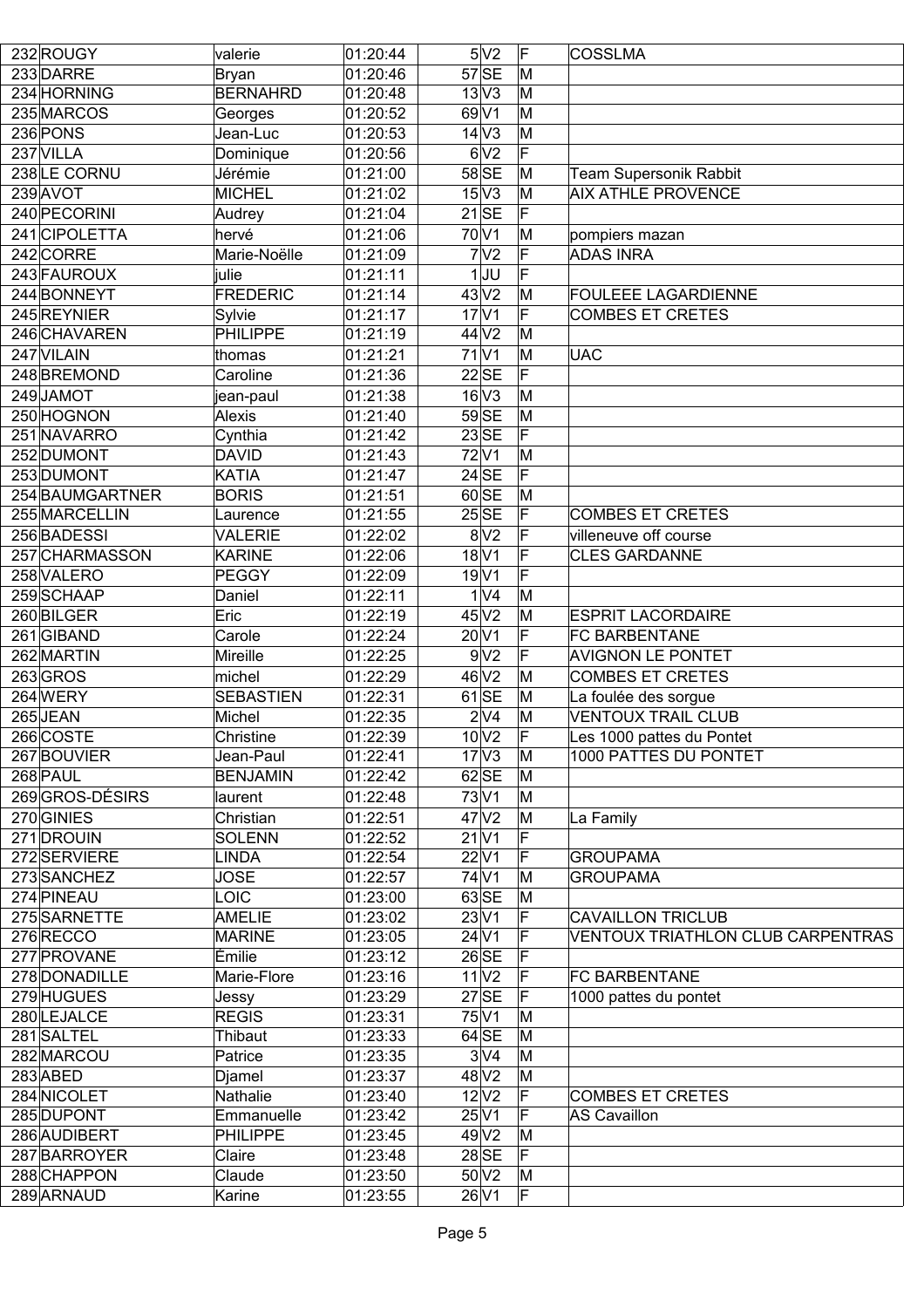| 290 PERNIX        | Fabienne            | 01:24:06               | $27$ $V1$            | F   | AS Cavaillon               |
|-------------------|---------------------|------------------------|----------------------|-----|----------------------------|
|                   |                     |                        |                      |     |                            |
| 291 AERTS         | Patricia            | 01:24:12               | 13 <sub>2</sub>      | IF  | LES JAMBES DE BACCHUS      |
| 292 JAUME         | <b>VINCENT</b>      | 01:24:17               | $65$ SE              | M   |                            |
| 293 VIREY         | Véronique           | 01:24:31               | $29$ SE              | ΙF  |                            |
| 294 MALBEC        | christian           | 01:24:34               | $66$ SE              | M   | <b>ASPTT Cavaillon</b>     |
| 295 HUGUET        | <b>JULIEN</b>       | 01:24:38               | $67$ SE              | M   | <b>NATUREX</b>             |
| 296 CENDRES       | Aurélie             | 01:24:42               | 30 SE                | F   | La Family                  |
| 297 KLEIN         | romain              | 01:24:44               | $68$ SE              | M   |                            |
| 298 RATINAUD      | <b>CATHY</b>        | $\overline{0}$ 1:24:46 | $28\vert\sqrt{1}$    | F   |                            |
| 299 MATHON        | <b>MARINE</b>       | 01:24:49               | $31$ SE              | F   |                            |
| 300 BLANC         | Magali              | 01:25:01               | 14 <sub>V2</sub>     | F   | <b>AC ST REMY</b>          |
| 301 DECROP        | Laurent             | 01:25:09               | 51V2                 | M   | Villeneuve off course      |
| 302 MERABET       | <b>LIONEL</b>       | 01:25:12               | $52$ $V2$            | M   |                            |
| 303 VINCENT       | <b>JEAN LUC</b>     | 01:25:15               | 18 <sup>V</sup> 3    | M   |                            |
| 304 GALONNIER     | Marie               | 01:25:20               | 29V1                 | F   | <b>BCI</b>                 |
| 305BOUSQUET       | <b>DAVID</b>        | 01:25:22               | 53 V2                | M   | <b>VAOHV</b>               |
| 306 PEYREROL      | gerard              | 01:25:41               | $4\overline{\vee}4$  | M   | <b>AUCUN</b>               |
| 307 MINAND        | Anne-Laure          | 01:25:54               | $32$ SE              | F   |                            |
|                   |                     |                        |                      |     |                            |
| 308 GAFFET        | Muriel              | 01:26:02               | $30\vert\mathrm{V}1$ | F   | La foulée Vedènaise        |
| 309 GAMEIRO       | Alexandra           | 01:26:08               | $31$ V1              | F   | <b>COMBES ET CRETES</b>    |
| 310 GUERIN        | Claude              | 01:26:11               | $5\sqrt{4}$          | M   | mollets petillants         |
| 311 NUEIL         | Ingrid              | 01:26:14               | $32\sqrt{1}$         | F   | <b>TERRA VENTOUX</b>       |
| 312 SIKORZINSKI   | <b>Bruno</b>        | 01:26:16               | 54 <sub>V2</sub>     | M   |                            |
| 313 PELLEGRIN     | <b>SANDRINE</b>     | 01:26:21               | 33 V1                | F   | <b>COURIR A MORIERES</b>   |
| 314 MARTINEZ      | José                | 01:26:23               | 76 V1                | M   |                            |
| 315 NARANJO       | Virginie            | 01:26:26               | $34$ V1              | F   | <b>BCI</b>                 |
| 316 LABERTRANDE   | Ghislaine           | 01:26:31               | 35 V1                | F   | 1000 PATTES DU PONTET      |
| 317 FORGEROT      | <b>PHILIPPE</b>     | 01:26:32               | 55 V2                | M   | <b>CYCLO SERROIS</b>       |
| 318 MAIRE         | Valérie             | 01:26:34               | 15 <sub>N2</sub>     | ΙF  | <b>COMBES ET CRETES</b>    |
| 319 CURSOUX       | chantal             | 01:26:36               | 1 <sup>N</sup> 3     | IF  | agv villeneuve les avignon |
| 320 GALANTI       | bruno               | 01:26:38               | $77$ $V1$            | M   | pompiers mazan             |
| 321 PIALAT        | René                | 01:26:41               | 78 V1                | M   | les 1000 pattes du pontet  |
| 322 MIALHE        | Jocelyne            | 01:26:43               | 36 V1                | F   | <b>COMBES ET CRETES</b>    |
| 323DUBLE          | anne                | 01:26:46               | 16 V2                | IF  | as cavaillon               |
| 324 FLOQUET       | Grégory             | 01:26:52               | 79 V1                | M   |                            |
| 325 ABRAN         | Magali              | 01:26:55               | 37 <sup>1</sup>      | IF. | AS Cavaillon               |
| 326 RICART        | Eric                | 01:27:03               | 56 V2                | M   |                            |
|                   |                     |                        |                      | F   |                            |
| 327 PUIG          | karine              | 01:27:08               | 38 <sup>1</sup>      |     |                            |
| 328 POINT         | Adeline             | 01:27:17               | $33$ SE              | F   |                            |
| 329 CAZETTES      | <b>GINETTE</b>      | 01:27:25               | 2 <sup>1</sup>       | F   |                            |
| 330 VIEL-TENEUX   | Dimitri             | 01:27:28               | $80$ V1              | M   |                            |
| 331 NAZON         | <b>GUILLAUME</b>    | 01:27:29               | $81$ V1              | M   | <b>BASKET FUMANTES</b>     |
| 332 THOMASSIN     | Michel              | 01:27:40               | 19V3                 | M   |                            |
| 333 THOMASSIN     | Déborah             | 01:27:42               | $34$ SE              | ΙF  |                            |
| 334 CALAMEL       | Laure               | 01:27:59               | 39V1                 | ΙF  | <b>COMBES ET CRETES</b>    |
| 335 DEMONT        | Nathalie            | 01:28:00               | $40$ V1              | ΙF  |                            |
| 336 GAS           | Juliette            | 01:28:16               | 35 SE                | F   |                            |
| 337 MATHIS        | jean pierre         | 01:28:18               | 57 <sub>N2</sub>     | M   | la foulee vedenaise        |
| 338 DELILLE       | <b>BEATRICE</b>     | 01:28:27               | $41$ V1              | F   | LA FOULEE VEDENAISE        |
| 339 FRAIT         | Sylvie              | 01:28:35               | 36 SE                | F   | Les sentires du PATY       |
| 340 CONEDERA      | <b>BERNARD</b>      | 01:28:37               | 58 <sub>V2</sub>     | M   | CAP BOLLENE                |
| 341 CONTET VIVIER | David               | 01:28:39               | $82$ V1              | M   | CAP BOLLENE                |
| 342 GERIN         | <b>MARIE JEANNE</b> | 01:28:46               | 3 V3                 | F   | <b>FOULEE DU CHASSELAS</b> |
| 343 CORDIER       | <b>JOELLE</b>       | 01:28:51               | 17 <sub>N2</sub>     | IF  | F.C.Barbentane             |
| 344 CHANCEL       | <b>BRIGITTE</b>     | 01:28:52               | 18 <sup>2</sup>      | ΙF  | <b>FC BARBENTANE</b>       |
| 345 COLOMBERO     | LAETITIA            | 01:28:56               | $37$ $SE$            | F   |                            |
|                   |                     |                        |                      | F   |                            |
| 346 DESCLOZEAUX   | armelle             | 01:28:58               | $42$ V1              |     | la foulée meynoise         |
| 347 CHARDENON     | Annabel             | 01:29:03               | 43 V1                | ΙF  | <b>BMA</b>                 |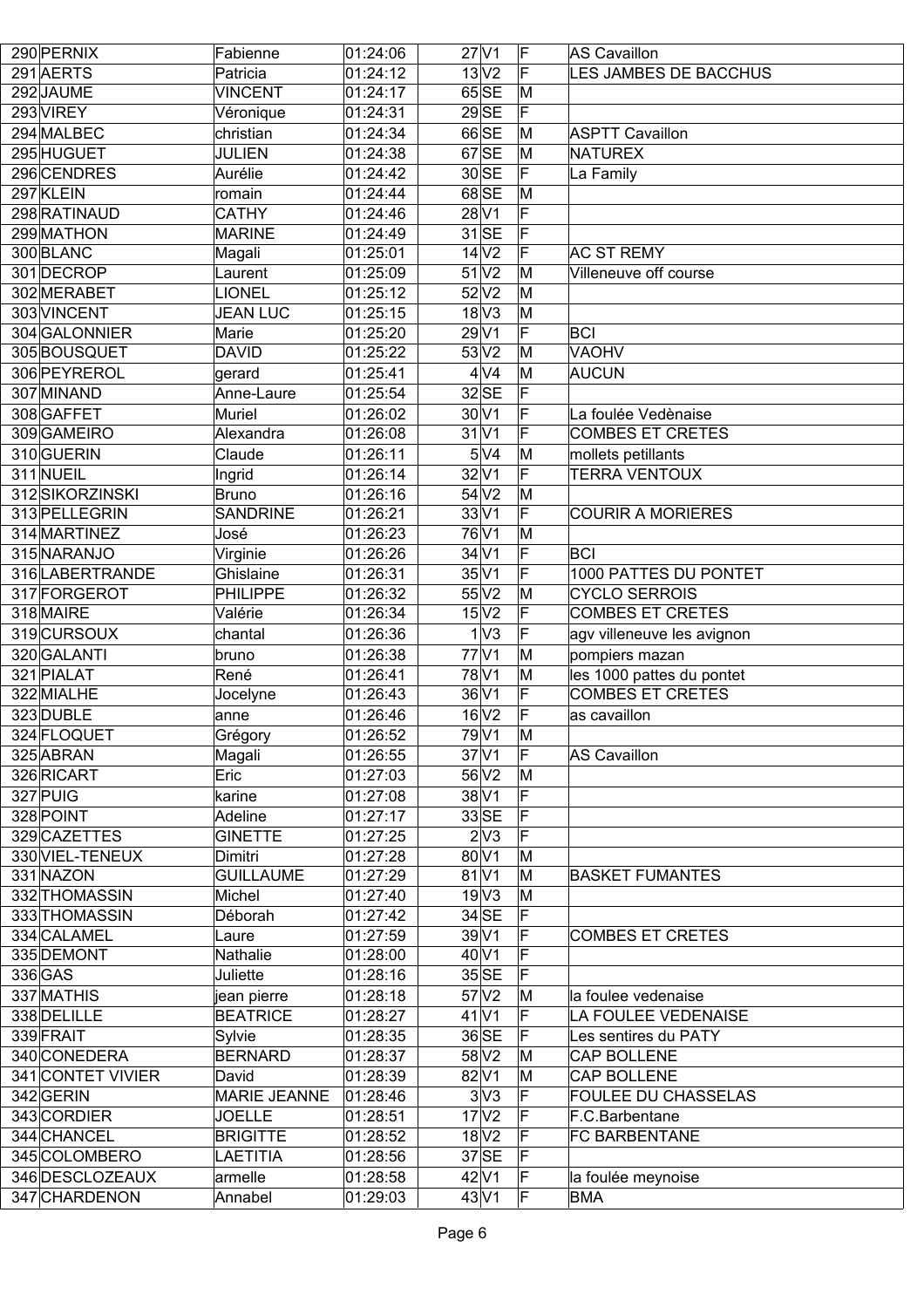| 348 WERTHE       | Aurélia         | 01:29:08              | $44$ V1                    | IF              | <b>COMBES ET CRETES</b>     |
|------------------|-----------------|-----------------------|----------------------------|-----------------|-----------------------------|
| 349 CRUZILLE     | <b>ISABELLE</b> | $\overline{0}1:29:09$ | 38 SE                      | F               |                             |
| 350 AKODAD       | najat           | 01:29:11              | $39$ SE                    | ΙF              | naturex                     |
| 351 CHEIKHBOUKAL | <b>VANIA</b>    | 01:29:18              | $45\vert\sqrt{1}$          | F               |                             |
| 352 BOUFASA      | Naima           | 01:29:25              | 19 <sub>V2</sub>           | F               | <b>AC ST REMY</b>           |
| 353 PARMA        | Alexandra       | 01:29:44              | 46 V1                      | F               |                             |
| 354 BRUSSET      | Sylvie          | 01:29:47              | $40$ SE                    | F               |                             |
| 355 ROUX         | Gaetan          | 01:29:52              | $69$ SE                    | M               |                             |
| 356 ROUX         | Sophie          | 01:29:53              | $41$ SE                    | lF.             |                             |
| 357 GINIES       | Patrick         | 01:29:56              | 59 <sub>1</sub>            | M               | AS CAVAILLON                |
| 358 ROUX         | Christelle      | 01:30:03              | $42$ SE                    | ΙF              |                             |
| 359 FRAIT        | Maxime          | 01:30:05              | 83 V1                      | M               | Les sentiers du PATY        |
| 360 MARTIN       | Juliette        | 01:30:09              | $43$ SE                    | F               |                             |
| 361 COHEN        | <b>YVES</b>     | 01:30:11              | $84\overline{\mathrm{V1}}$ | M               | <b>COURIR A MORIERES</b>    |
| 362 DALLON       | <b>ISABELLE</b> | 01:30:13              | $47$ V1                    | F               | foulée vedenaise            |
| 363 SEINTURIER   | Pascal          | 01:30:23              | 20V3                       | M               | LES GUIBOLES BEDOINAISES    |
| 364 LAMBELAIN    | <b>CLAUDE</b>   | 01:30:26              | 85 V1                      | M               |                             |
| 365 QUENIN       | Cécile          | 01:30:29              | $44$ SE                    | ΙF              |                             |
| 366 RUBIO        | <b>LAURENCE</b> |                       | 48 V1                      | F               |                             |
|                  |                 | 01:30:41              |                            |                 | <b>AC ST REMY</b>           |
| 367 BLANC        | Valérie         | 01:30:43              | $49\overline{\mathrm{V1}}$ | F               | <b>AC ST REMY</b>           |
| 368 DE RUYCK     | Sophie          | 01:30:49              | $50\text{V}1$              | F               | <b>AC ST REMY</b>           |
| 369 CHARRIER     | carine          | 01:30:53              | $45$ SE                    | F               | guarriguettes               |
| 370 ERAU         | <b>HERVE</b>    | 01:30:56              | $70$ SE                    | M               |                             |
| 371BROSSARD      | jean marie      | 01:30:58              | $21\overline{\mathrm{V3}}$ | M               |                             |
| 372BOYER         | Sandrine        | 01:31:00              | 46SE                       | ΙF              |                             |
| 373 PAUNOVIC     | Nicolas         | 01:31:01              | $71$ SE                    | M               |                             |
| 374 GUILLERM     | Michele         | 01:31:03              | $51$ $V1$                  | F               | villeneuve off course       |
| 375 EYMERE       | Nathalie        | 01:31:07              | $52$ $V1$                  | F               |                             |
| 376JEAN          | Chantal         | 01:31:35              | 4 <sup>2</sup>             | F               | <b>VENTOUX TRAIL CLUB</b>   |
| 377 BOIN         | Frédéric        | 01:31:37              | 86 V1                      | M               | Les Zanimos                 |
| 378 RAFFIN       | <b>DAVID</b>    | 01:31:39              | $87$ V1                    | M               | Les Zanimos                 |
| 379 LAUTIER      | <b>VINCENT</b>  | 01:31:42              | 88 V1                      | M               | Les zanimos                 |
| 380 CLARY        | Cécile          | 01:31:45              | $53\overline{\text{V1}}$   | F               | <b>USPA</b>                 |
| 381 SAUVAYRE     | <b>ISABELLE</b> | 01:31:54              | $47$ SE                    | F               |                             |
| 382 DESGRANGES   | Antoine         | 01:32:04              | $60\overline{\mathrm{V2}}$ | $\vert M \vert$ |                             |
| 383 BRECHET      | <b>DENIS</b>    | 01:32:21              | $61$ V2                    | M               |                             |
| 384 BOYER        | Pascale         | 01:32:29              | $54$ V1                    | F               |                             |
| 385 ROCOPLAN     | Denis           | 01:32:31              | 89 V1                      | M               |                             |
| 386 GRANGEON     | Jérome          | 01:32:33              | $90\vert\mathrm{V}1$       | M               | La Foulée Védenaise         |
| 387 BERNARD      | <b>THIERRY</b>  | 01:32:35              | $62\text{V}2$              | M               | <b>ASPTT CARPENTRAS</b>     |
| 388 NAL          | Stéphanie       | 01:32:37              | $48$ SE                    | F               | <b>BASKET FUMANTES</b>      |
| 389 ERAU         | <b>AURORE</b>   | 01:32:40              | 55 V1                      | F               |                             |
| 390 COLOMB       | Gilles          | 01:32:42              | $22\sqrt{3}$               | M               |                             |
| 391 FLACHAIRE    | Vincent         | 01:32:44              | 91 V1                      | M               | Avignon Le Pontet Triathlon |
| 392 RUBIO        | <b>SANDRINE</b> | 01:32:46              | 56 V1                      | F               |                             |
| 393 LANZA        | Elina           | 01:32:49              | $49$ SE                    | ΙF              |                             |
| 394 PIERAS       | Fabien          | 01:32:52              | $92\vert\mathrm{V1}$       | M               |                             |
| 395 GRAVEZ       | Christian       | 01:32:55              | 63 <sub>N2</sub>           | M               |                             |
| 396 BARREDA      | LAURE           | 01:32:57              | 50 SE                      | lF.             |                             |
| $397$ SIX        | <b>JULIE</b>    | $\overline{0}1:33:02$ | $51$ SE                    | ΙF              | MILLE PATTES LE PONTET      |
| 398 THIALLIER    | Jean-Pierre     | 01:33:05              | 64 <sup>2</sup>            | M               | Les 1000 pattes Le Pontet   |
| 399 BOULANGER    |                 | 01:33:08              | $57$ $V1$                  | F               |                             |
|                  | marion          |                       |                            |                 |                             |
| 400 BATTESTI     | Fabien          | 01:33:10              | $72$ SE                    | M               | La Pavinière                |
| 401 BARBEAUX     | LUC             | 01:33:25              | $65\vert\mathrm{V2}$       | M               | as cavaillon                |
| 402 GERMAIN      | nathalie        | 01:33:39              | 58 V1                      | F               | courir à morières           |
| 403BRESSY        | Margareth       | 01:33:41              | 5V3                        | ΙF              |                             |
| 404 CALVIN       | <b>ROBERT</b>   | 01:33:44              | $6\sqrt{4}$                | M               |                             |
| 405 AMADOR       | <b>JOSEPH</b>   | 01:33:48              | 93 V1                      | M               | foulée vedenaise            |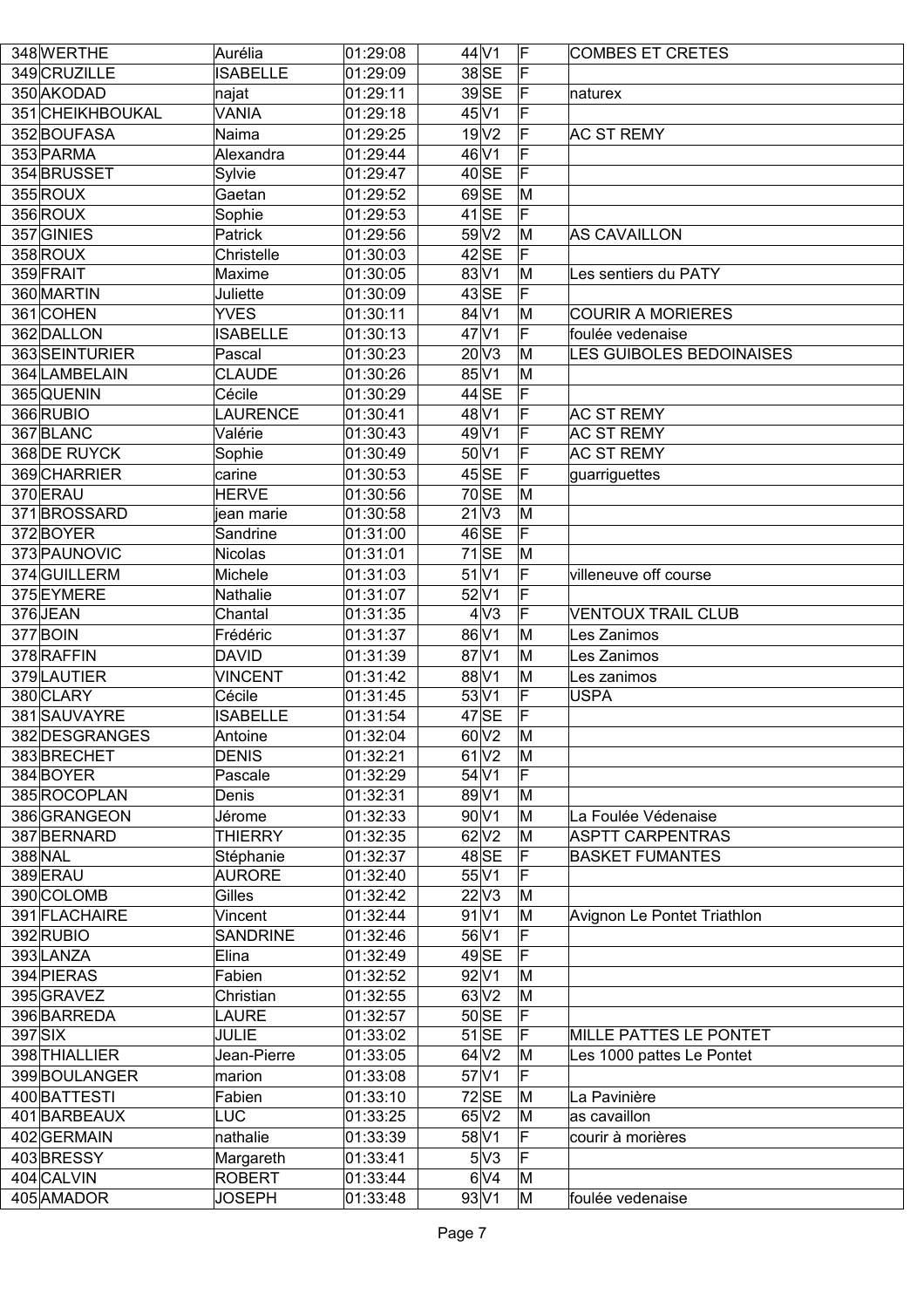|           | 406 BROOKFIELD      | <b>LEILA</b>      | 01:34:00          | $52$ SE                      | ΙF | NATUREX                      |
|-----------|---------------------|-------------------|-------------------|------------------------------|----|------------------------------|
|           | 407 HUMBERT         | Emmanuel          | $\sqrt{0}1:34:29$ | $73$ SE                      | ΙM | NATUREX                      |
|           | 408 RECORDIER       | Noëlle            | 01:34:34          | 6V3                          | F  | <b>7 RIVIERES BEDARRIDES</b> |
|           | 409 CASTELLA        | Elodie            | 01:34:37          | $53$ SE                      | F  | 420 RUNNING                  |
|           | 410 ROSENBOM        | <b>julie</b>      | 01:34:40          | $54$ SE                      | F  | <b>H2O RUNNING</b>           |
|           | 411 BONMATI         | jacques           | 01:34:42          | 66 V <sub>2</sub>            | M  | LA FOULEE BALMEENNE          |
|           | 412 LASSIAZ         | <b>CHRISTOPHE</b> | 01:35:14          | $94$ V1                      | M  |                              |
| $413$ VIN |                     | <b>MAGALI</b>     | 01:35:27          | 59 V1                        | F  | as cavaillon                 |
|           | 414 JOLIVET         | patrick           | 01:35:31          | 67 <sub>N2</sub>             | M  |                              |
|           | 415 COULON          | Guillaume         | 01:36:04          | $74$ SE                      | M  |                              |
|           | 416LEDUC            | $ $ eric          | 01:36:16          | 68 <sup>2</sup>              | M  |                              |
|           | 417 DEBAETS         | Hélène            | 01:36:23          | $60\overline{\mathrm{V1}}$   | F  |                              |
|           |                     |                   |                   |                              | M  |                              |
|           | 418 GUIHARD         | François          | 01:36:26          | 69 <sub>V2</sub>             |    |                              |
|           | 419 FAITG           | Boris             | 01:36:29          | $95\vert\sqrt{1}$            | M  | LES SEMELLES DE PLOMB        |
|           | 420 SERRANO-FONTOVA | Christelle        | 01:36:38          | $61$ V1                      | F  | La Foulée Montilienne        |
|           | 421 TENDERO         | Aurélie           | 01:36:40          | 55 SE                        | F  |                              |
|           | 422 CHAPPON         | Nathalie          | 01:36:47          | $20\overline{\text{V2}}$     | F  |                              |
|           | 423 MICELI          | Sophie            | 01:36:51          | $62$ V1                      |    |                              |
|           | 424 MEUNIER         | Estèlle           | 01:36:52          | 63 V1                        | F  |                              |
|           | 425 GIORDANI MEYSEN | Emeline           | 01:37:08          | 56 SE                        | F  | La Foulée Montilienne        |
|           | 426 CRECHE          | Stéphanie         | 01:37:10          | $64$ V1                      | F  | <b>COMBES ET CRETES</b>      |
|           | 427 LARGAUD         | Virginie          | 01:37:14          | 65 V1                        | F  |                              |
|           | 428 SOUBRAT         | Thibault          | 01:37:26          | $75$ SE                      | M  | La Family                    |
|           | 429 ANDREU          | Chloé             | 01:38:01          | $57$ SE                      | F  |                              |
|           | 430 FERRAGU         | <b>MALIVA</b>     | 01:38:03          | 66 V1                        | F  | <b>BCI</b>                   |
|           | 431 ANDREU          | Franck            | 01:38:05          | 96 V1                        | M  |                              |
|           | 432 BOUSQUET        | <b>ADELINE</b>    | 01:38:09          | 58 SE                        | F  |                              |
|           | 433 LANZA           | Jean Louis        | 01:38:24          | 70V2                         | M  | <b>ASEMM RUNNING</b>         |
|           | 434 TRAMIER         | Valentin          | 01:38:26          | 76SE                         | M  |                              |
|           | 435 PAVIER          | Cedric            | 01:38:41          | $77$ SE                      | M  | La Pavinière                 |
|           | 436 BOURNETON       | Marie Claire      | 01:38:43          | 7 <sup>1</sup>               | F  | <b>FOULEE DU CHASSELAS</b>   |
|           | 437 COINTRE         | Amélie            | 01:38:49          | $59$ SE                      | F  | <b>VILLENEUVE OFF COURSE</b> |
|           | 438 SOLLIER         | Céline            | 01:38:59          | $67$ $V1$                    | F  | <b>SORGUES ATHLE 84</b>      |
|           | 439 MACRAE          | Christopher       | 01:39:24          | 1 <sub>V</sub> 5             | M  | MORMOIRON                    |
|           | 440 LATGER          | Isabelle          | 01:40:02          | $21\overline{\overline{V2}}$ | F  | <b>LES JAMBES DE BACCHUS</b> |
|           | 441 HEURTEVIN       | Laure             | 01:40:22          | 60 SE                        | F  | <b>ADAS INRA</b>             |
|           | 442 ABELLI          | Louis             | 01:40:24          | 97V1                         | M  | <b>COCOS TEAM</b>            |
|           | 443 FONTANA         | sandra            | 01:40:31          | $68$ V1                      | F  |                              |
|           | 444 LUDOVIC         | Anise             | 01:40:39          | 22 V2                        | F  | <b>VENTOUX TRAIL CLUB</b>    |
|           | 445 FIELD           | Linda             | 01:41:16          | 23 V2                        |    |                              |
|           | 446 THEROUSE        | lucie             | 01:41:25          | $61$ SE                      | F  |                              |
|           | 447 RUFFIN          | Celine            | 01:41:31          | 69V1                         | F  |                              |
|           | 448 TITEUX          | sandra            | 01:42:20          | $62$ SE                      | F  |                              |
|           |                     |                   |                   | 98 V1                        |    |                              |
|           | 449 ROONEY          | Ciaran            | 01:42:23          |                              | M  | mollets petillants           |
|           | 450 MARTIN          | <b>LIONEL</b>     | 01:42:39          | $71$ $V2$                    | M  |                              |
|           | 451 SABATIER        | MURIEL            | 01:42:56          | 70 V1                        | F  | <b>VILLENEUVE OFF COURSE</b> |
|           | 452 MENDY           | Myriam            | 01:43:05          | $71$ V1                      | F  | Avignon Le Pontet Triathlon  |
|           | 453 GAY             | Gérard            | 01:43:12          | 23V3                         | M  |                              |
|           | 454 TITEUX          | ludovic           | 01:43:22          | $78$ SE                      | M  |                              |
|           | 455 MULLER          | Michel            | 01:45:01          | $72$ $V2$                    | M  |                              |
|           | 456 GNASSET         | <b>VIVIANE</b>    | 01:45:29          | 72 V1                        | F  | LA FOULEE LAGENDIENNE        |
|           | 457 LESPINAT        | VERONIQUE         | 01:45:30          | 24 <sub>V2</sub>             |    | <b>FOULEEE LAGARDIENNE</b>   |
|           | 458 ASPLANATO       | Lydie             | 01:45:33          | 73 V1                        | F  |                              |
|           | 459 RANCHIN         | Nadine            | 01:46:09          | 25 V2                        | F  | <b>VILLENEUVE OFF COURSE</b> |
|           |                     |                   |                   |                              |    |                              |
|           | 460 MICHEL          | Françoise         | 01:46:11          | 74 V1                        | F  |                              |
|           | 461 CARRASCO        | esteban           | 01:46:26          | 99 V1                        | M  |                              |
|           | $462$ GAY           | Danièle           | 01:49:50          | 8 <sup>1</sup>               | F  |                              |